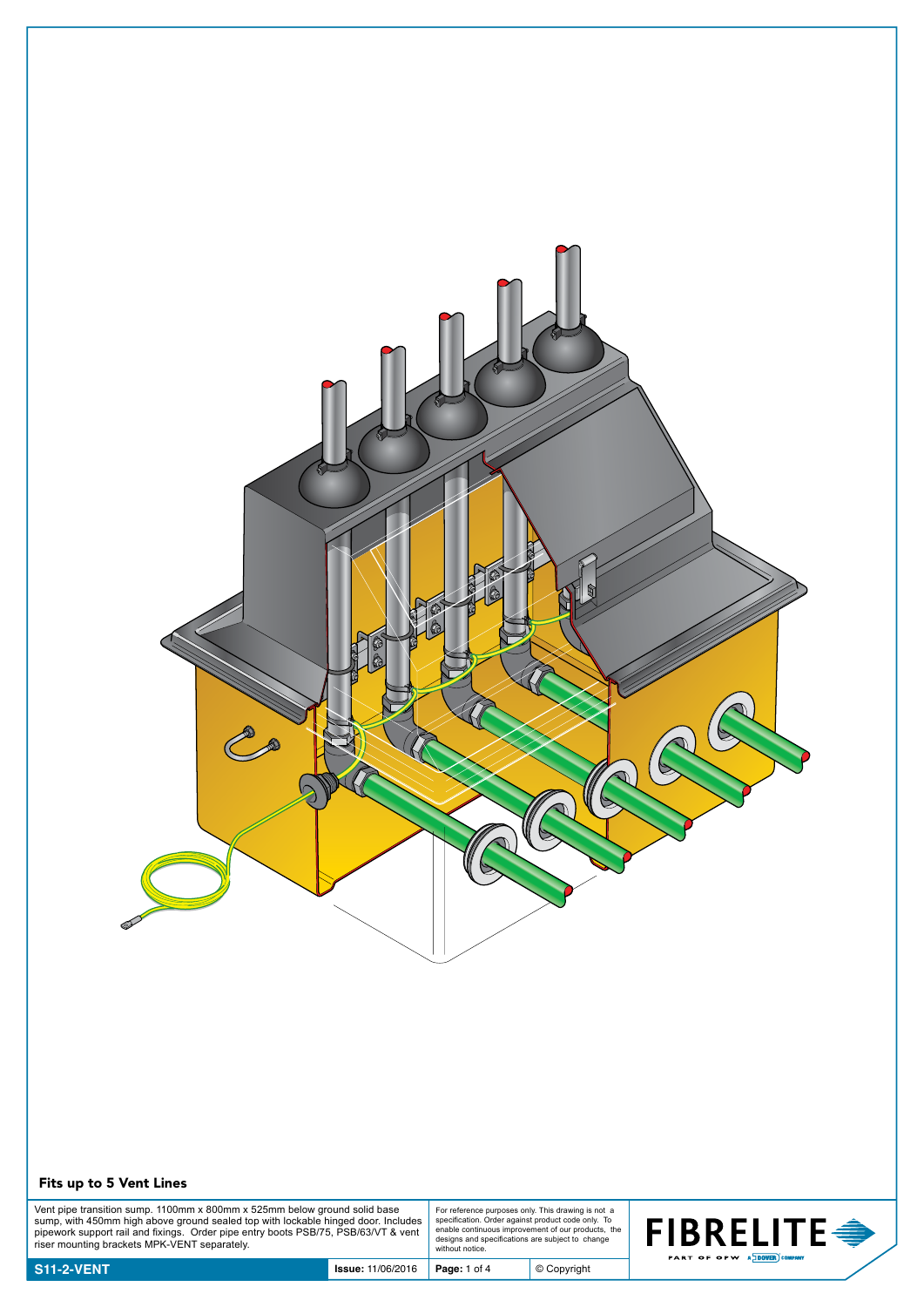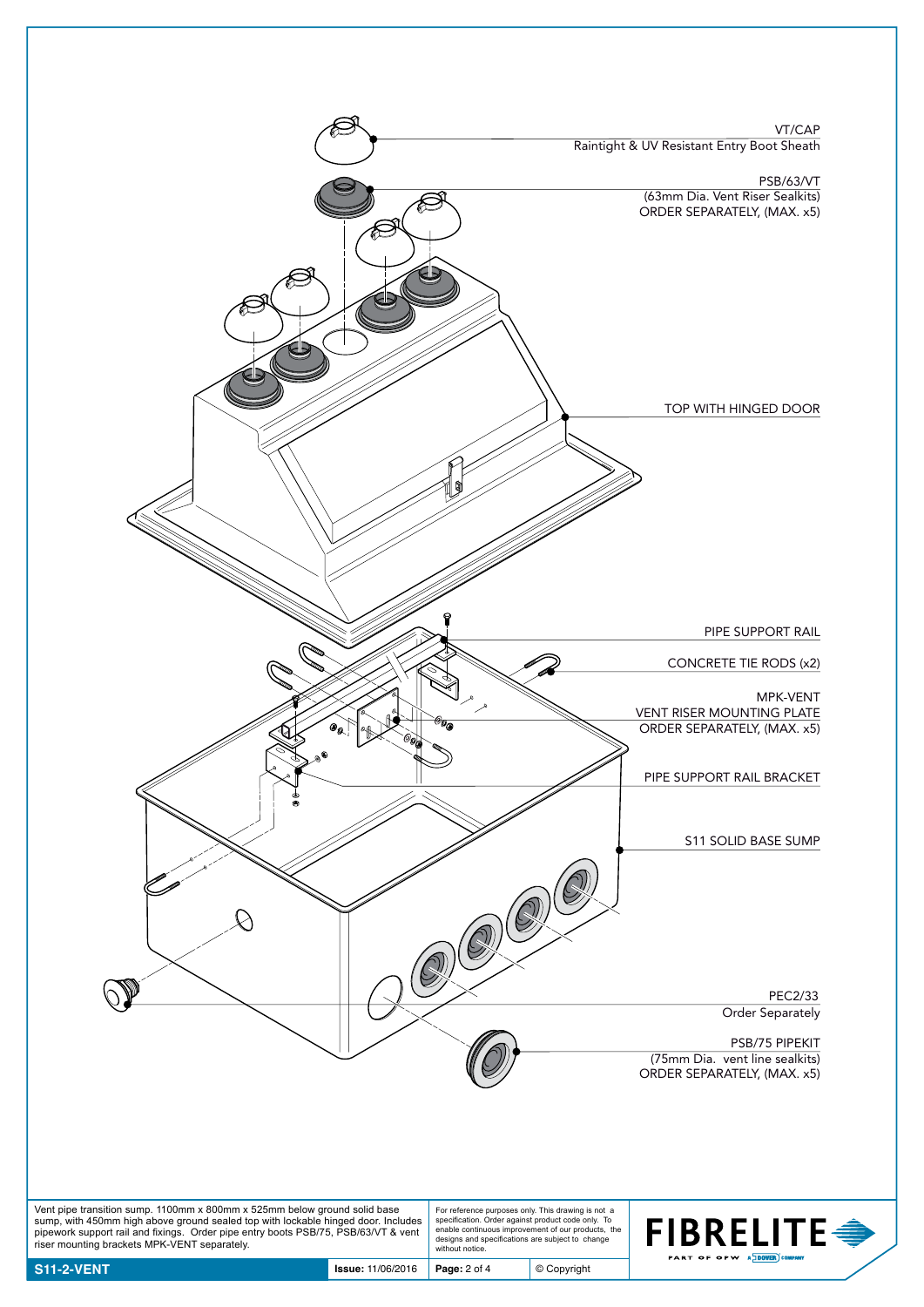

Vent pipe transition sump. 1100mm x 800mm x 525mm below ground solid base<br>sump, with 450mm high above ground sealed top with lockable hinged door. Includes<br>pipework support rail and fixings. Order pipe entry boots PSB/75,

For reference purposes only. This drawing is not a specification. Order against product code only. To enable continuous improvement of our products, the designs and specifications are subject to change without notice.

© Copyright